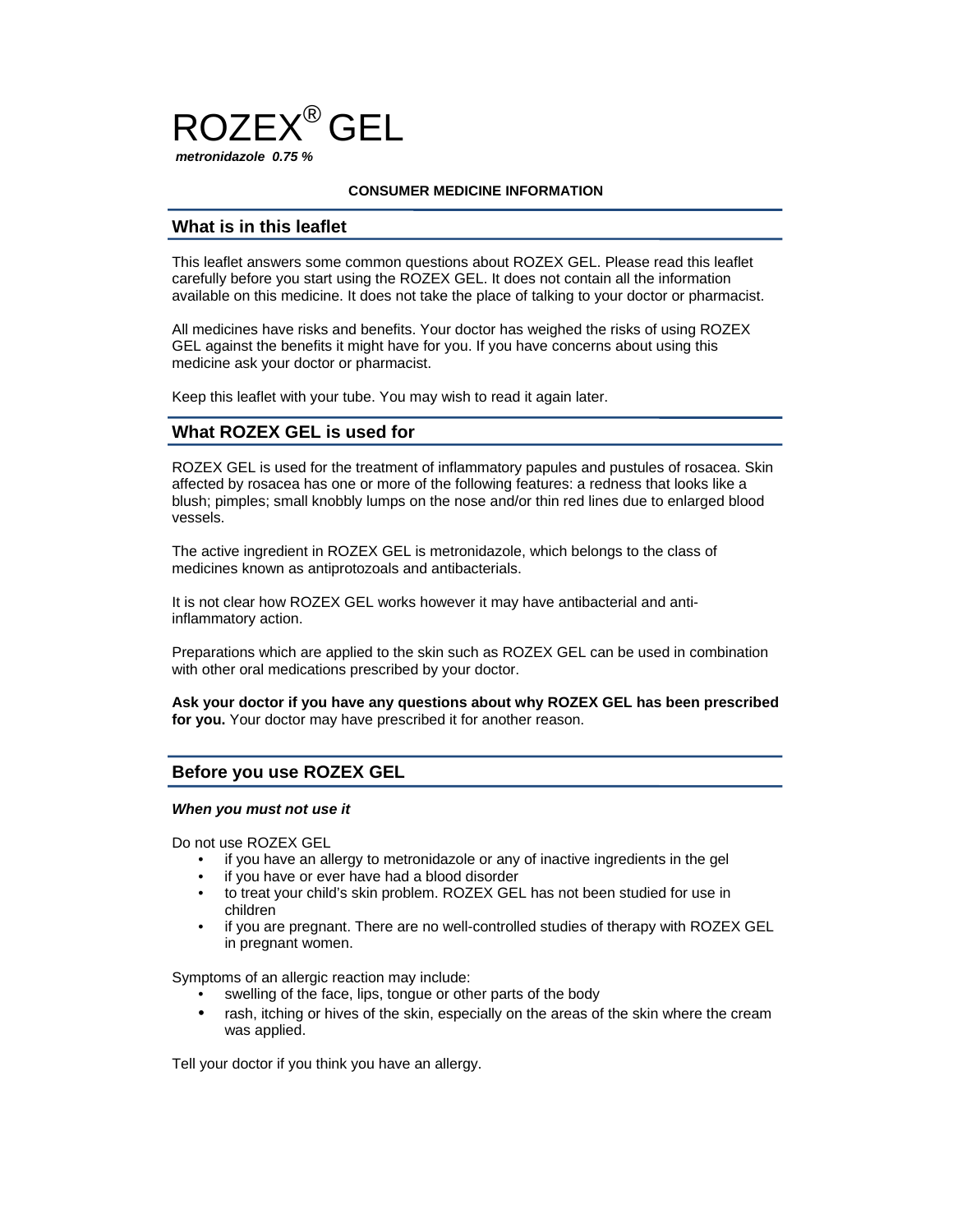## **Do not use ROZEX GEL after the use by (expiry) date printed on the pack or if the packaging is torn or shows signs of tampering.**

If it has expired or is damaged, return it to your doctor or pharmacist for disposal.

#### *Before you start to use it*

### **Tell your doctor if you are pregnant or plan to become pregnant.**

With not enough information available on effect of ROZEX GEL on pregnant women, ROZEX GEL is not recommended for use during pregnancy.

#### **Tell your doctor if you are breast-feeding.**

Your doctor will discuss the risks and benefits of using ROZEX GEL while breast-feeding.

### **If you have not told your doctor about any of the above, tell him/her before treatment with ROZEX GEL.**

### *Taking other medicines*

### **Tell your doctor and pharmacist if you are using any other medicines, creams or ointments, including any that you buy without a prescription from your pharmacy, supermarket or health food shop.**

Some medicines and **ROZEX GEL** may interfere with each other. Your Doctor and pharmacist may have more information on medicines to be careful with while using **ROZEX GEL.** 

# **How to use ROZEX GEL**

#### *Things you must do*

- Wash and dry your hands before applying the gel.
- Apply morning and evening to a dry, clean face.
- Squeeze a small quantity of ROZEX GEL onto your fingertips and rub a thin film onto the affected areas.
- Avoid getting ROZEX GEL into your eyes.
- Use a sunscreen when exposure to the sun cannot be avoided.

ROZEX GEL is only for use on the skin.

Continue to use even though there may not be an immediate effect. Medicines can take several weeks to show an effect. The average period of treatment is usually three to four months. The recommended duration of treatment should not be exceeded.

## **While you are using ROZEX GEL**

## *Things you must do*

- Tell all doctors and nurses who are treating you that you are using ROZEX GEL.
- If you feel that ROZEX GEL is not helping your condition, tell your doctor or pharmacist.
- Tell your doctor if you become pregnant while using ROZEX GEL.

## *Things you must not do*

- Do not use cosmetic products that contain alcohol or are abrasive.
- Do not use medicated soaps. These may have an extra drying or irritant effect.
- It is not known if ROZEX GEL can increase the likelihood of skin cancers developing in people who have excessive exposure to sunlight. Therefore you should avoid or minimise exposure of areas treated with ROZEX GEL to sunlight or other sources of UV light.
- Unnecessary or prolonged use of ROZEX GEL should be avoided as the long-term safety is unknown.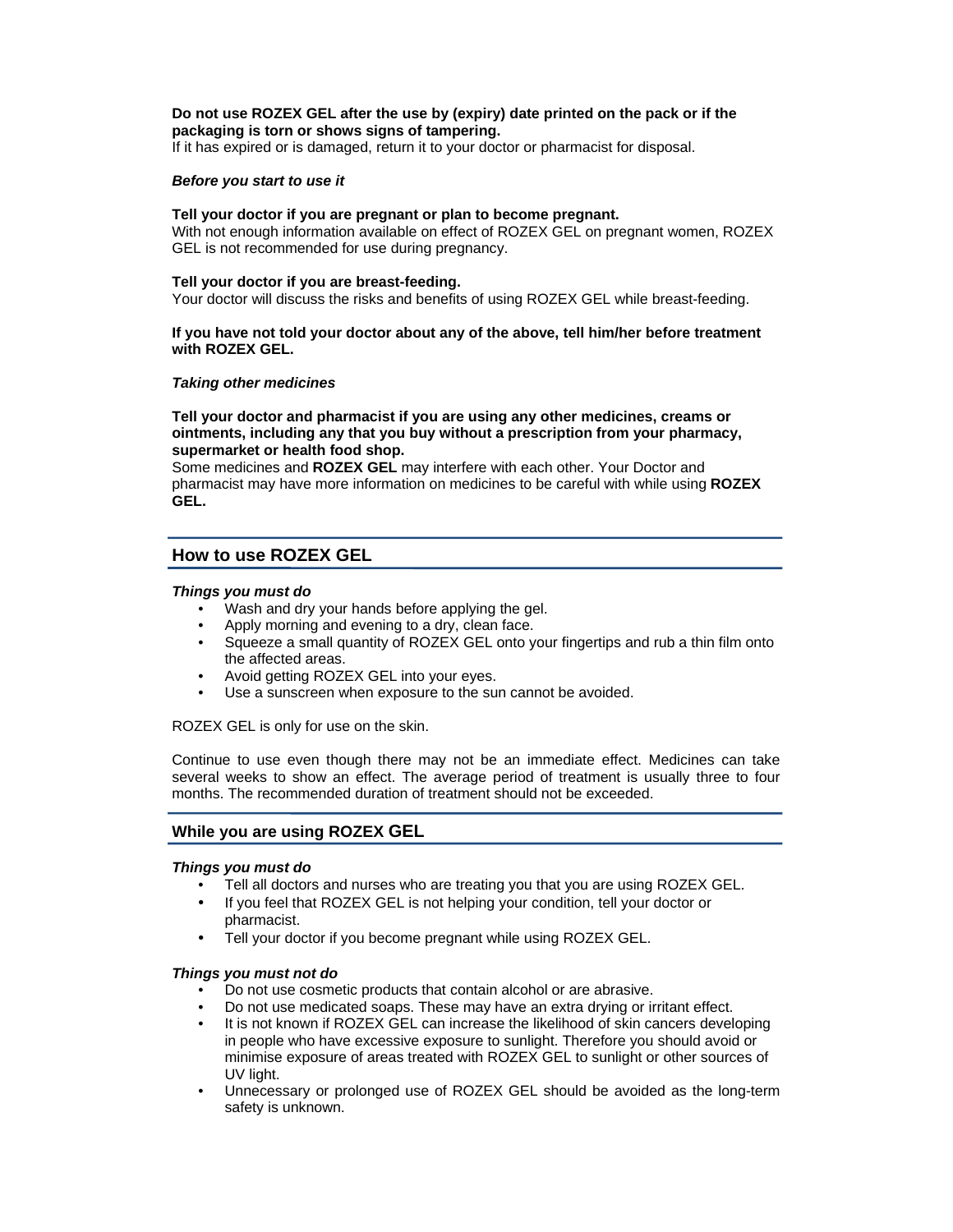#### *Things you can do*

- Apply makeup over ROZEX GEL.
- If you forget to apply ROZEX GEL use it again as directed, as soon as you remember.

### *Things to be careful of*

ROZEX GEL should not come into contact with the eyes or mucous membranes. If accidental contact occurs, rinse thoroughly with water and pat dry.

Avoid conditions known to make rosacea worse such as hot, spicy foods, alcohol, extremes of temperature and excessive exposure to sunlight.

Use ROZEX GEL less frequently if your face becomes hot, red, itchy or swollen.

Do not exceed the recommended duration of treatment.

Stop using ROZEX GEL and see your doctor if the problem persists

# **Side effects**

### **Tell your doctor or pharmacist as soon possible if you do not feel well whilst you are using ROZEX GEL.**

All medicines can have side effects. Sometimes they are serious, most of the time they are not. You may need medical treatment if you get some of the side effects.

#### **Ask your doctor or pharmacist to answer any questions you may have.**

Tell your doctor or pharmacist if you notice any of the following and they worry you:

- dry skin
- superficial reddening of skin
- severe itching of the skin
- skin discomfort (burning,dryness, pain of skin/stinging)
- skin irritation
- worsening of rosacea
- hyperpigmnentation and other pigmentation disorders

These are more common side effects of ROZEX GEL.

Tell your doctor or pharmacist if you notice any of the following:

- contact dermatitis
- reduced sense of touch or sensation
- tingling or pricking sensation ('pins and needles')
- numbness in the extremities
- dysgeusia (metallic taste)
- hypoesthesia (reduced sense of touch or sensation)
- paraesthesia (pins and needles)
- seborrhea (red, itchy rash and white scales)
- sunburn
- skin infection
- hives
- **gastritis**
- **bronchitis**
- stuffy, runny nose
- skin exfoliation
- swelling face
- nausea
- excess watery fluid collection on the face or eyelids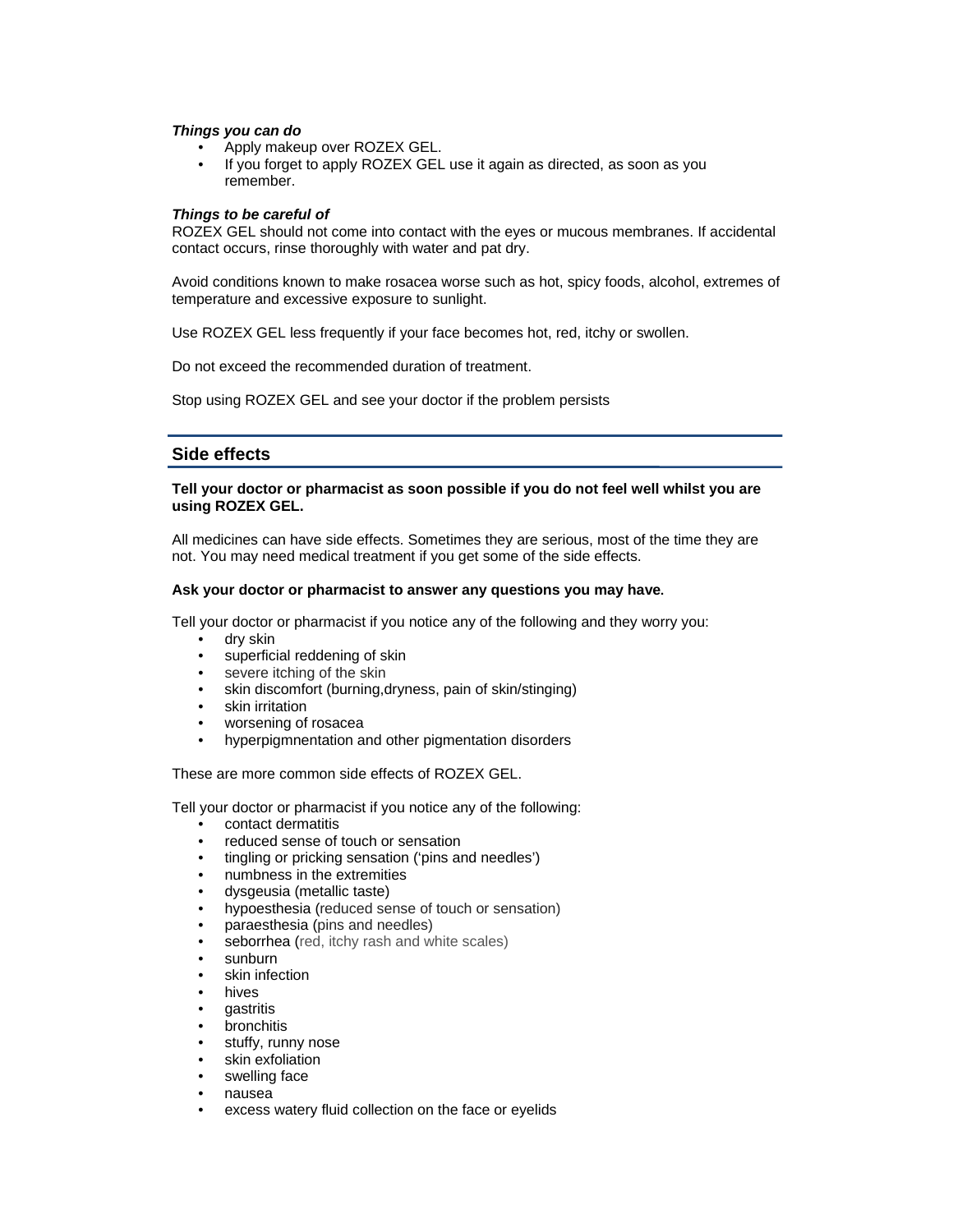These are uncommon side effects of ROZEX GEL.

Tell your doctor or pharmacist if you notice any of the following:

- hypothyroidism
- Bursitis (inflammation or irritation of bursa)
- Myalgia (muscle pain)
- osteoporosis
- conjunctivitis
- abscess

These are rare side effects of ROZEX GEL.

Other side effects not listed above may occur in some patients. Do tell your doctor or pharmacist if you notice any side effects not mentioned in this leaflet.

#### **Do not be alarmed by this list of possible side effects.**

You may not experience any of them.

#### **In case of accidental swallowing**

Immediately telephone your doctor or Poisons Information Centre on 13 11 26 for advice if in Australia.

## **Ingredients**

Each gram of ROZEX GEL contains: 7.5 mg/g of metronidazole as the active ingredient.

Inactive ingredients: methyl hydroxybenzoate , propyl hydroxybenzoate , disodium edetate, Carbomer 940, propylene glycol, sodium hydroxide to adjust pH, purified water q.s. to 1.0g.

## **After using ROZEX GEL**

**If you have queries about any aspect of your medicine, or any questions regarding the information in this leaflet, discuss them with your doctor or pharmacist.** 

#### *Storage*

Keep the medicine in a cool dry place where the temperature stays below 25°C.

#### **Do not store it, or any other medicine, in a bathroom, near a sink, or on a window-sill.**

#### **Do not leave it in the car.**

Heat and dampness can destroy some medicines.

#### **Keep it where children cannot reach it.**

A locked cupboard at least one-and-a half metres above the ground is a good place to store medicines

#### *Disposal*

**If your doctor tells you to stop using ROZEX GEL or it has passed its expiry date, ask your pharmacist what to do with any that is left over. Return any unused medicine to your pharmacist.**